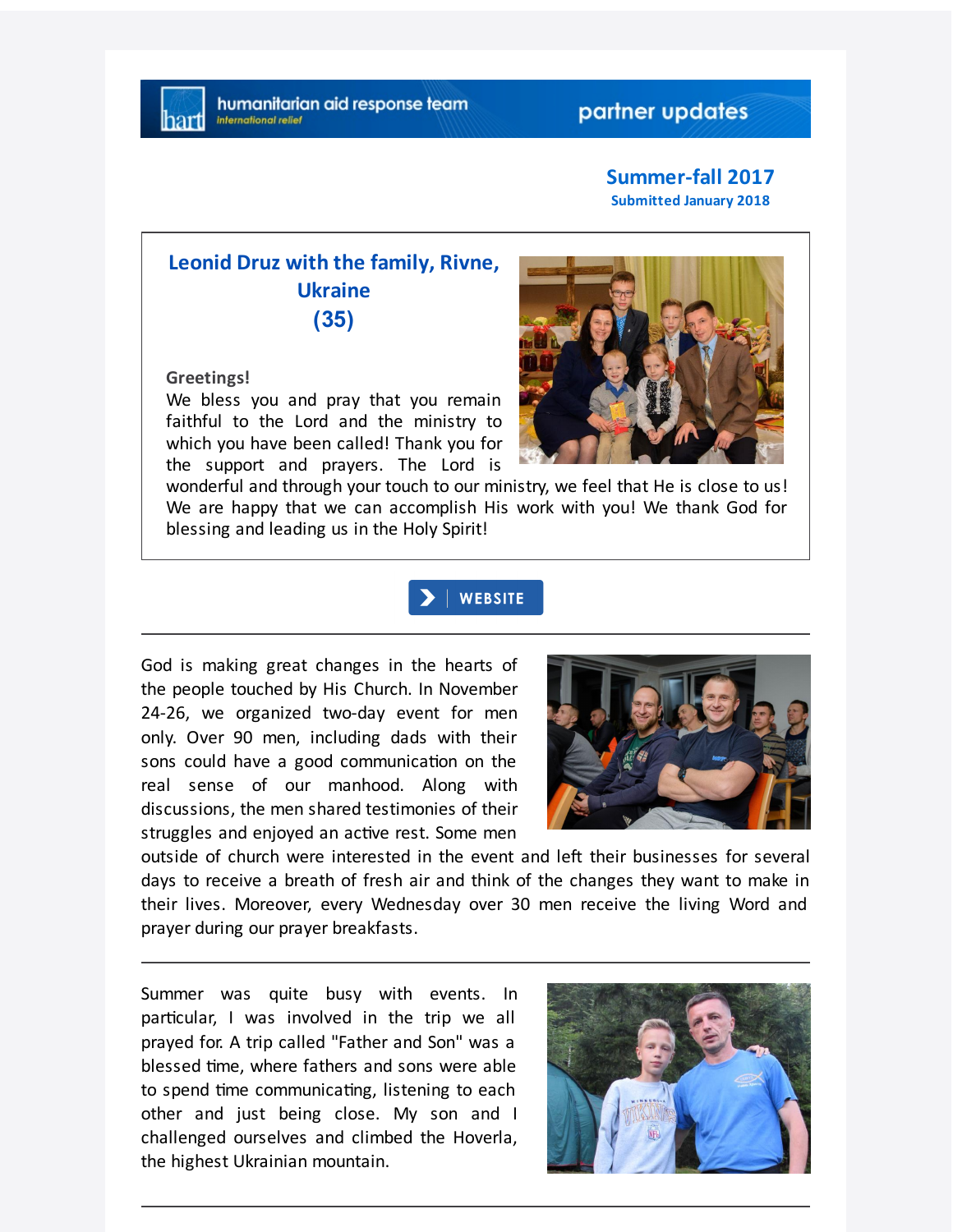For 10 years already, our church has a tradition to pray for the children who start their first year at school on September 1. This year, we prayed for 23 children. Each of them received a prayer of blessing and a set of school supplies as a present. Every Sunday the school called "The City of Children" conducts lessons with 180 children. We have a team of 38 teachers. Many non-believing parents bring their children to our



Sunday school, these are children who were in the summer camps this year.

Since the church has rented a new office space, we have a lot of events now for people of different categories. Every Friday an English club is held. Every Sunday - a youth gathering with the aim to preach the Gospel to young people. The fourth Sunday of the month we have a prayer meeting of the church. The third Sunday of the month is a family club with over 35 couples involved, including a large number of



those who do not yet know the Lord. Many of them are invited by our brothers and sisters, understanding the value of marriage in our society. On October 12-14, the women were blessed by a great event on the topic "Myths in which women believe".

#### **PRAYER REQUESTS:**

- Please, pray that God gives us wisdom in preparing and starting the Parents' Club for those ready to hear the Word of God;
- We ask you to pray for the wisdom in leading the church and always having right words for every soul;



Please, support us in prayer for a new dwelling place for our family.



#### **OUR MISSION**

**HART is dedicated to alleviating poverty and injustice in Eastern Europe, by working alongside local people, organizations and churches, giving them the tools to build a better world for themselves, their communities and their countries.**

**403.230.8263 I 888.788.3880 I office@hart.ca I www.hart.ca**

STAY CONNECTED: